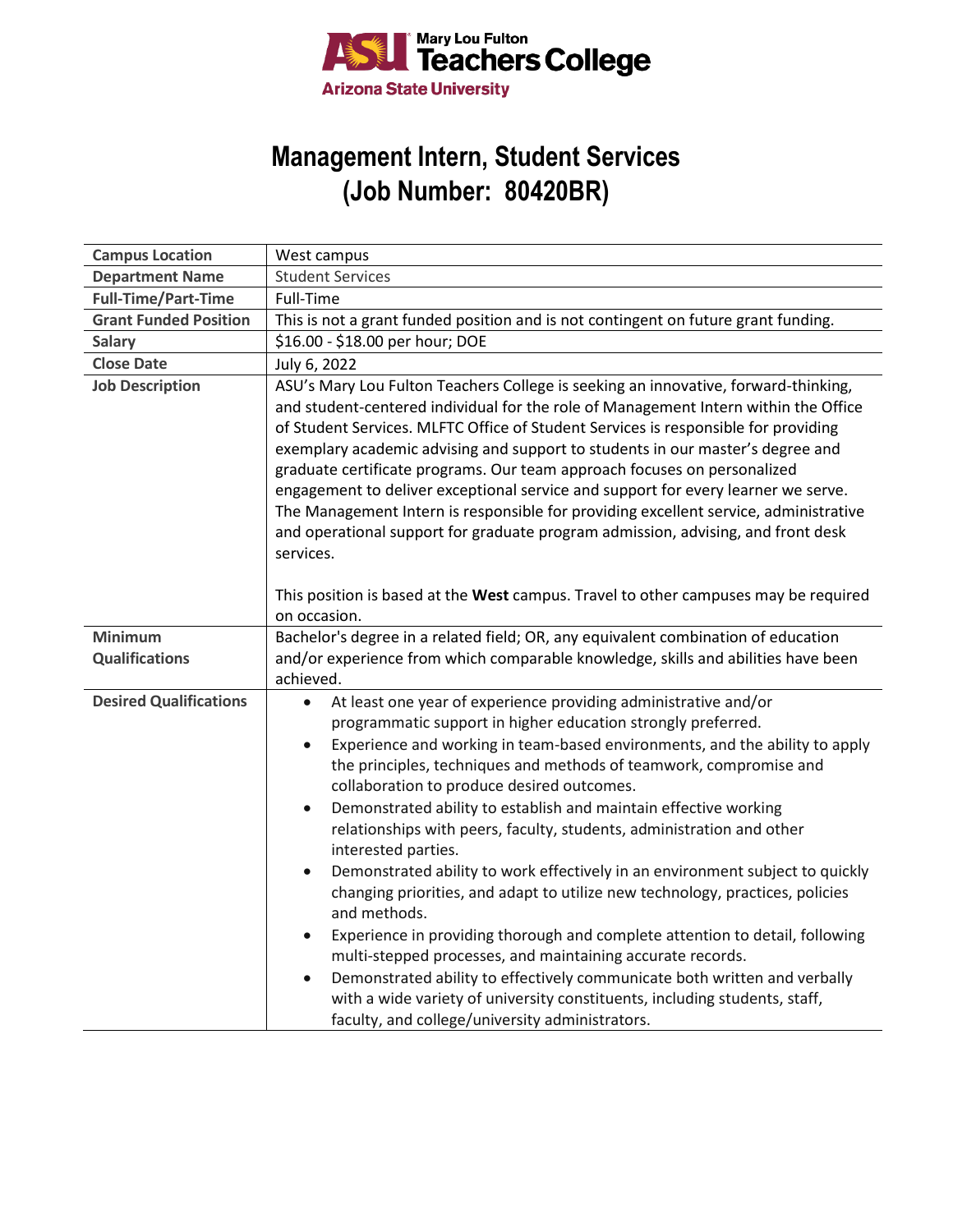

| <b>Essential Duties</b>     | Serves in an intern capacity for the Office of Student Services, which includes the                   |
|-----------------------------|-------------------------------------------------------------------------------------------------------|
|                             | following duties and responsibilities:                                                                |
|                             | Provide general administrative support to assigned advising teams, including                          |
|                             | triaging of inbound student requests, running reports, conducting outreach,                           |
|                             | and data entry.                                                                                       |
|                             | Assists with tracking student enrollment, updating advisor and student<br>$\bullet$                   |
|                             | resources, and filing of electronic documents.                                                        |
|                             | Responds to student questions and concerns; ensures students are connected<br>$\bullet$               |
|                             | with the appropriate advising, admission, or other college or university                              |
|                             | resource for assistance.                                                                              |
|                             | Assists with planning and scheduling of advising events such as new student<br>٠                      |
|                             | orientations, webinars, or other events.                                                              |
|                             | Navigates complex environments with evolving priorities and communication<br>$\bullet$                |
|                             | plans, establishes and maintains effective professional working relationships.                        |
|                             | Other duties as assigned.<br>$\bullet$                                                                |
| <b>Working Environment</b>  | Activities are performed in an environmentally controlled office setting<br>$\bullet$                 |
|                             | subject to extended periods of sitting, keyboarding and manipulating a                                |
|                             | computer mouse; required to stand for varying lengths of time and walk                                |
|                             | moderate distances to perform work.                                                                   |
|                             | Regular use of standard office equipment including, but not limited to:<br>$\bullet$                  |
|                             | computer workstation/laptop (keyboard, monitor, mouse), printer, fax,                                 |
|                             | calculator, copier, telephone and associated computer/technology                                      |
|                             | peripherals.                                                                                          |
|                             | Frequent bending, reaching, lifting, pushing and pulling up to 25 pounds.                             |
|                             | Regular activities require ability to quickly change priorities, which may<br>٠                       |
|                             | include and/or are subject to resolution of conflicts.                                                |
|                             | Ability to clearly communicate verbally, read, write, see and hear to perform<br>essential functions. |
|                             | Consistent direction and feedback is provided to ensure stated goals and<br>$\bullet$                 |
|                             | objectives are being achieved/met.                                                                    |
| <b>Department Statement</b> | ASU's Mary Lou Fulton Teachers College creates knowledge, mobilizes people, and                       |
|                             | takes action to improve education. Nationally recognized as a leader in teacher                       |
|                             | preparation, leadership development and scholarly research, Mary Lou Fulton                           |
|                             | Teachers College prepares over 7,600 educators annually. MLFTC faculty create                         |
|                             | knowledge by drawing from a wide range of academic disciplines to gain insight into                   |
|                             | important questions about the process of learning, the practice of teaching and the                   |
|                             | effects of education policy. MLFTC mobilizes people through bachelor's, master's                      |
|                             | and doctoral degree programs, through non-degree professional development                             |
|                             | programs and through socially embedded, multilateral community engagement.                            |
|                             | MLFTC takes action by bringing people and ideas together to increase the capabilities                 |
|                             | of individual educators and the performance of education systems.                                     |
|                             | Aligned with ASU's commitment to justice, equity, diversity and inclusion, MLFTC is                   |
|                             | committed to advancing systemic equity in our curricula, programming and                              |
|                             | institutional relationships. The college's core value of <b>Principled Innovation</b> connects        |
|                             | individual decision making to the pursuit of systemic equity.                                         |
| <b>ASU Statement</b>        | Arizona State University is a new model for American higher education, an                             |
|                             | unprecedented combination of academic excellence, entrepreneurial energy and                          |
|                             | broad access. This New American University is a single, unified institution                           |